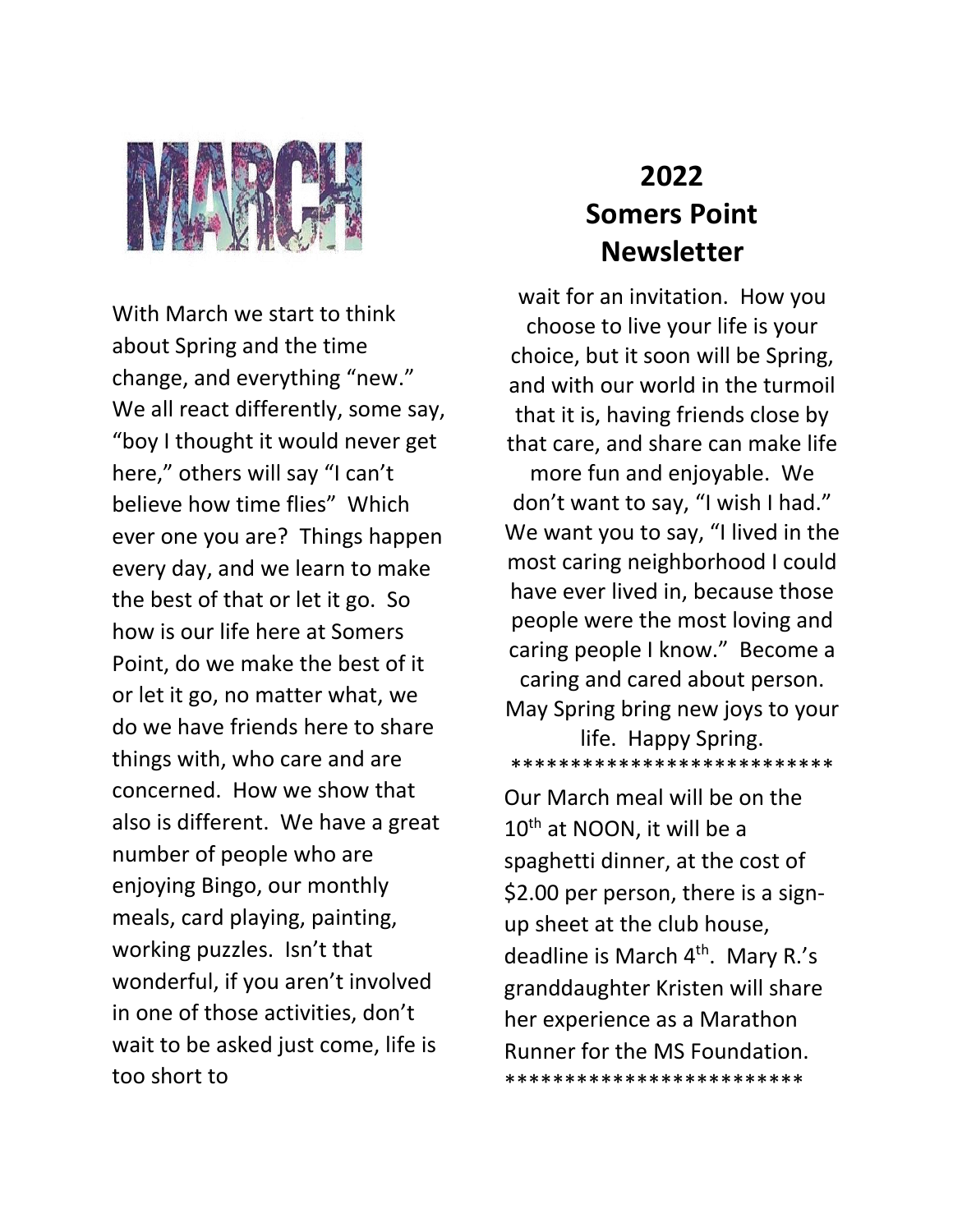As I write this I am in contact with several places/people as to being guests at our monthly meals to share information with us. Suggestions have come in so we will try hard to have things of interest each month. If you hear of something that we may enjoy please contact Rachel. \*\*\*\*\*\*\*\*\*\*\*\*\*\*\*\*\*\*\*\*\*\*\*\*\*\*\*

It has been suggested that we have a craft day, on April  $6<sup>th</sup>$  at 1:30, there will be an Easter Craft, there will be several choices, we ask each person to pay 50 cents to cover costs. Shirley P. and Rachel are organizing this. Make plans to join the fun and fellowship.

\*\*\*\*\*\*\*\*\*\*\*\*\*\*\*\*\*\*\*\*\*\*\*\*\*\*\*

The Water Painting group will continue to meet on Mondays at 1:30 at the Club House. Just come to see what is happening even if you don't paint.

Reminder: The week of March  $21-25$ <sup>th</sup>, will be our inspection week, everyone's home is included.

\*\*\*\*\*\*\*\*\*\*\*\*\*\*\*\*\*\*\*\*\*\*\*\*\*\*\*

Our treasurer reports the Balance 1-15-22------- \$271.12 Dues deposited------------\$90.00 Balance 2-15-22---------\$361.12 Dues of \$5.00 per resident may be paid to Mae (Marilyn) B. \*\*\*\*\*\*\*\*\*\*\*\*\*\*\*\*\*\*\*\*\*\*\*\*\*\*\*

We send our get well and recovery wishes to Ivy Z., Norma M., Shirley O., and Woody W. Hope to see you all out and about soon.

\*\*\*\*\*\*\*\*\*\*\*\*\*\*\*\*\*\*\*\*\*\*\*\*\*\*\*

We have learned that the Fremont Hospital now offers van pick up and return service for persons having appointments anywhere in the hospital. When your appointment is made you can request that service. They also are offering Valet service at the front door for your convenience.

We have been hearing that Covid seems to be getting less, but the only way we can keep it that way aside from the shot, is by being clean, this includes washing our hands, before eating, after going to the rest room, watching what we touch, and being in crowds, let's all do our part to make that